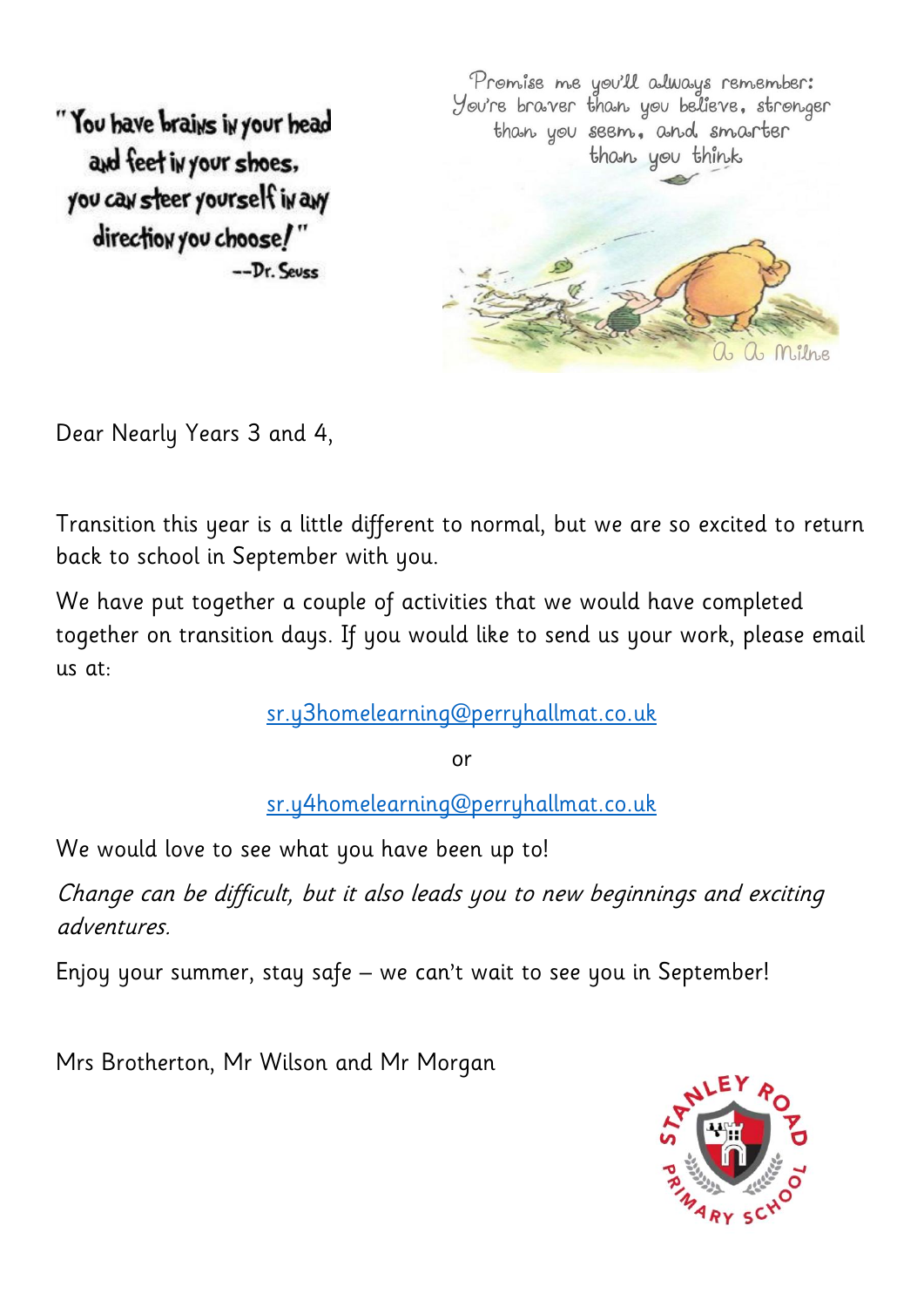## **Friendships**

You are looking for a good friend in your next class. What makes and who is a good friend? Draw what you think a good friend looks like and then finish the sentence by describing what personal qualities you would like them to have. Are they kind? Funny? Do they like what you like?

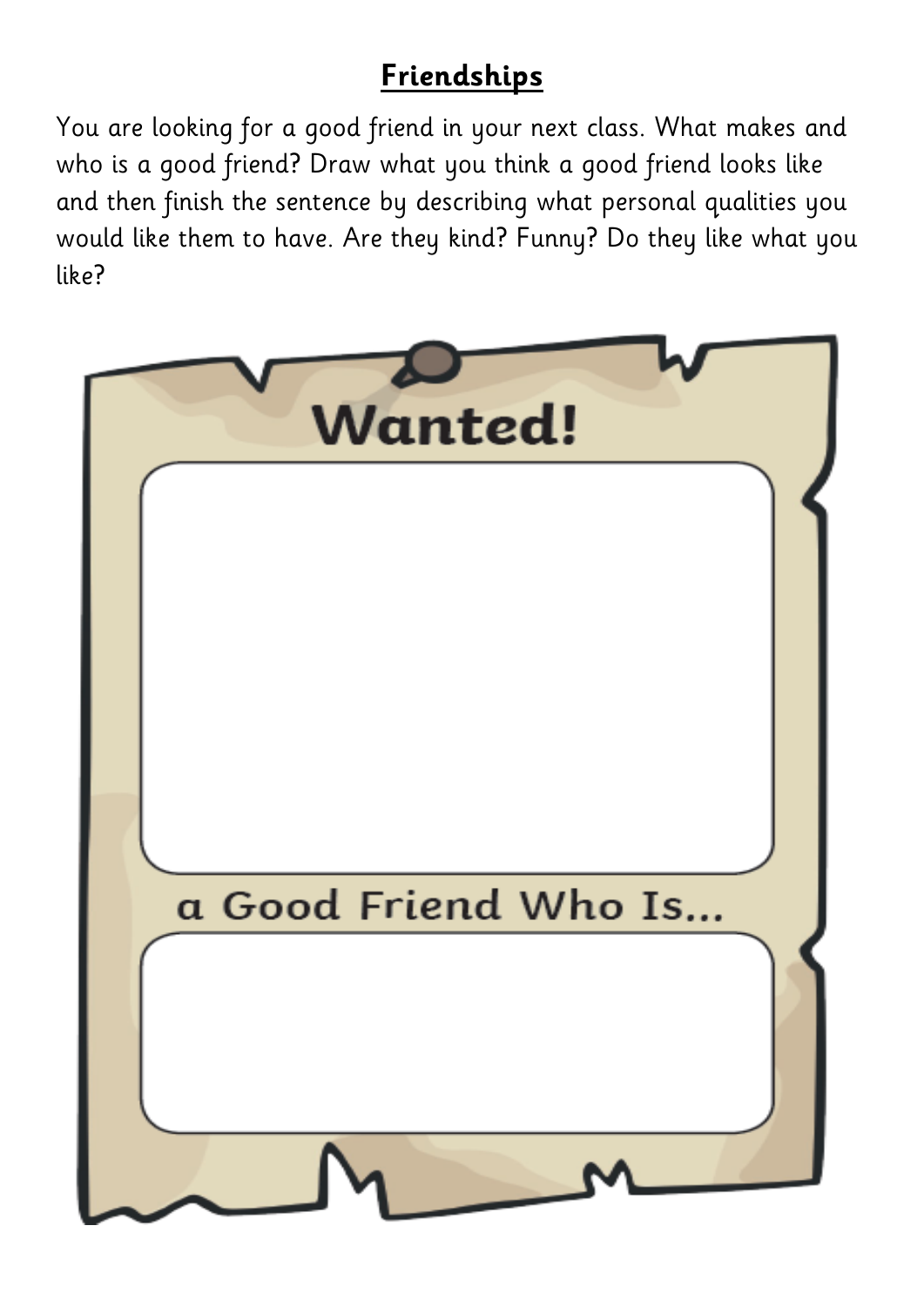## **Tell us how you are amazing!**

Read and finish the sentences below to us why and how you are an amazing individual!

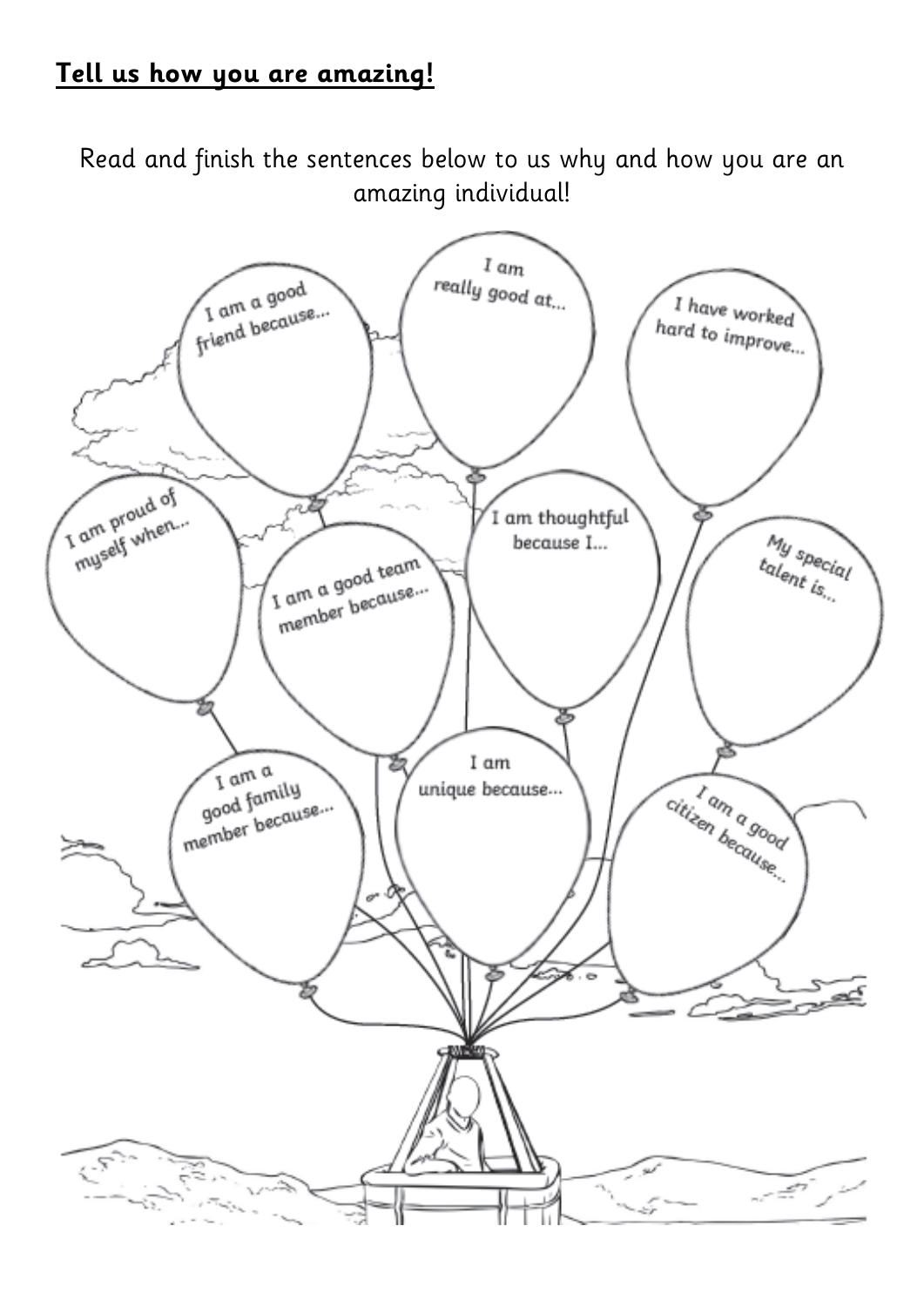## **All About Me**

Complete this on a computer/tablet or laptop if you have one, and once done, email it to the school using the Year 3 or 4 email.

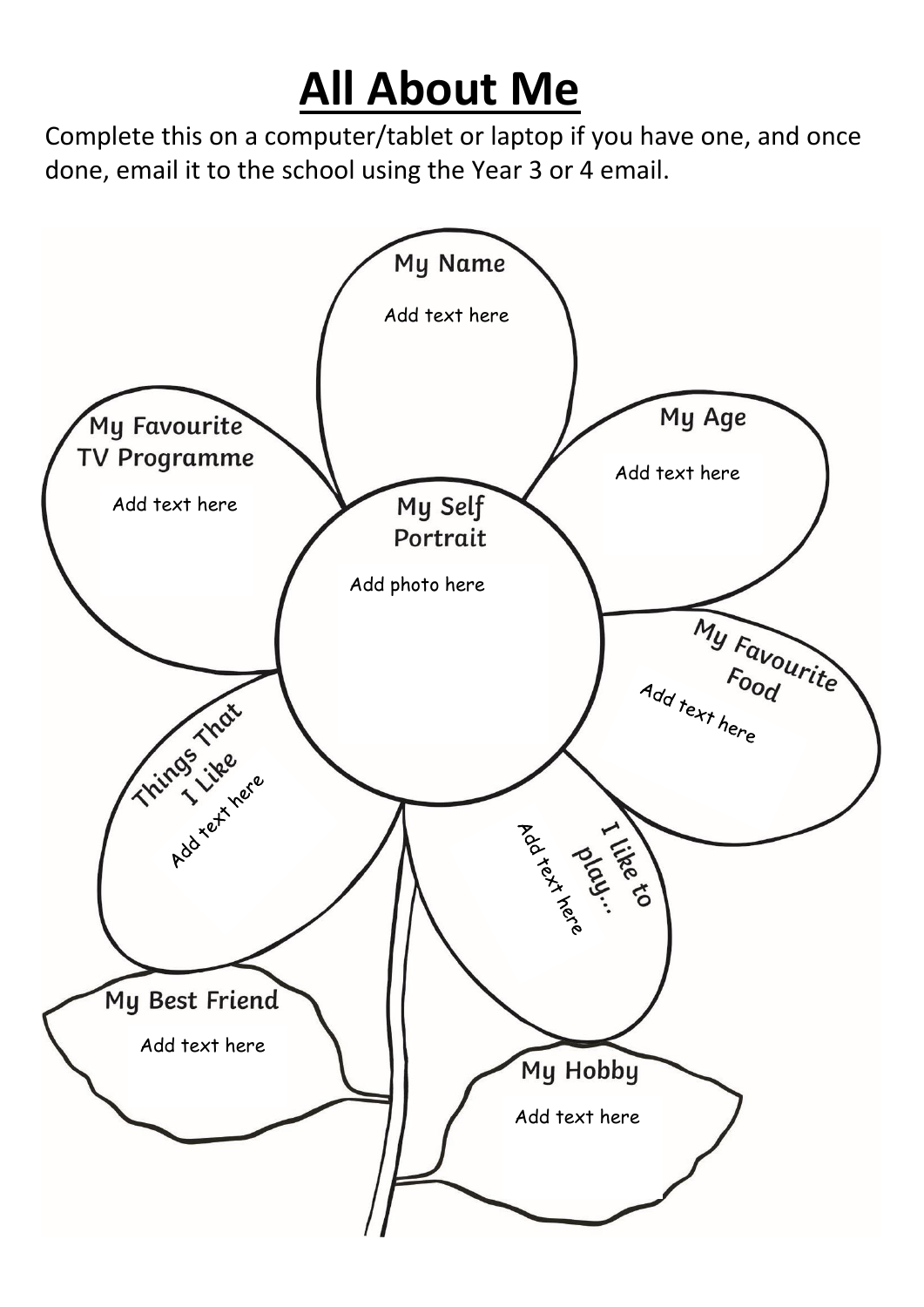|               | <b>Vellow</b><br>For my teacher             |      |
|---------------|---------------------------------------------|------|
|               | 3 things I'd like my teacher to know:<br>1. |      |
| een           | 2.<br>3.                                    |      |
| <b>Ourple</b> | 3 things I'd like to ask my teacher:<br>1.  |      |
|               | 2.<br>3.                                    |      |
|               | purpl<br>anq<br>yellow                      | reen |